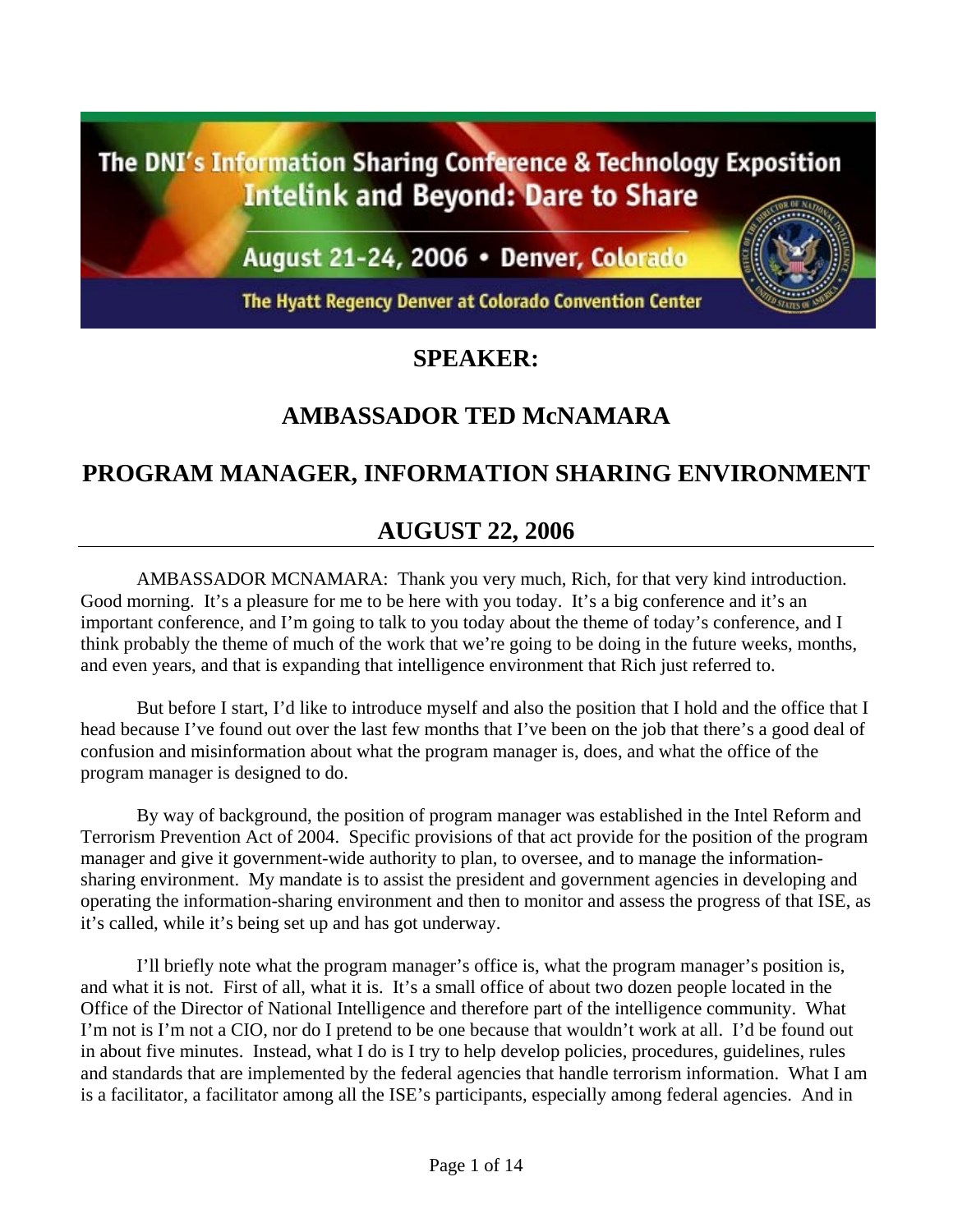particular I'm assisted by an information sharing council, an advisory body that was also established by the IRTPA.

Next, we're not an intelligence agency; that is, we're not just concerned with intelligence. We're responsible for all terrorism information, whether or not it's intelligence. And there is a lot of information out there; in fact most of it, which is not intelligence. There's law enforcement information, there's defense information, there's diplomatic information, and there's homeland security information. Of course there's also intelligence information.

Let me pause for just a minute in the what we are and what we are not to say that those five communities that I've just listed are very important in understanding the information sharing environment and in understanding what our task is in setting it up. And I'll repeat the five of them and will refer to them frequently throughout my remarks today. Law enforcement, defense, diplomatic, homeland security and intelligence. We are responsible in the program manager's office for working also with state, local, tribal governments and the private sector, and additionally with out foreign allies and partners regarding their participation in the ISE. They are not onlookers; they are participants.

What we're not is we're not a substitute for federal departments and agencies. The agencies are responsible for establishing and implementing the ISE, not the PM. We manage, we oversee, we coordinate the implementation that takes place throughout the agencies and the governmental entities that we deal with.

Finally, we're a temporary office. We'll cease to exist when the ISE is up and running. And let me give you my working definition of what it is the information sharing environment. The ISE is a structure and a mechanism designed to facilitate sharing terrorist information by using agreed policies, practices and technologies to ensure that information is shared rapidly, effectively and securely among federal, state, local and tribal authorities, the private sector and our allies and partners.

Now let me get to today's theme, and I particularly appreciate the opportunity to join you today on a day when the conference will focus on extending the intelligence enterprise. The intelligence community is operating today in a world where the business of the  $IC$  – of the intelligence community – must be deeply intertwined with nontraditional partners. This is a dramatic change from the years of the Cold War when only three of those five communities that I've just mentioned were focused on national security. And indeed one of those five did not even exist: homeland security.

In this new world, therefore, I interpret extending as meaning reaching out; reaching out beyond the IC to new consumers of the intelligence that we produce, reaching out beyond the IC also to gather in the information that the IC needs, but does not have in this new environment.

 It is in a sense holding out a helping hand and getting a helping hand in return. It is, in short, not a one-way street. The lanes in the road – that famous or infamous phrase that we've been dealing with in the federal government these many months – the lanes in the road carry traffic in both directions. In fact, what we're really talking about is interlinking the intel enterprise with other information management enterprises which are not intelligence orientated, but which have much valuable terrorism information to offer the IC and which need valuable information that the IC has gathered if they are to do their jobs.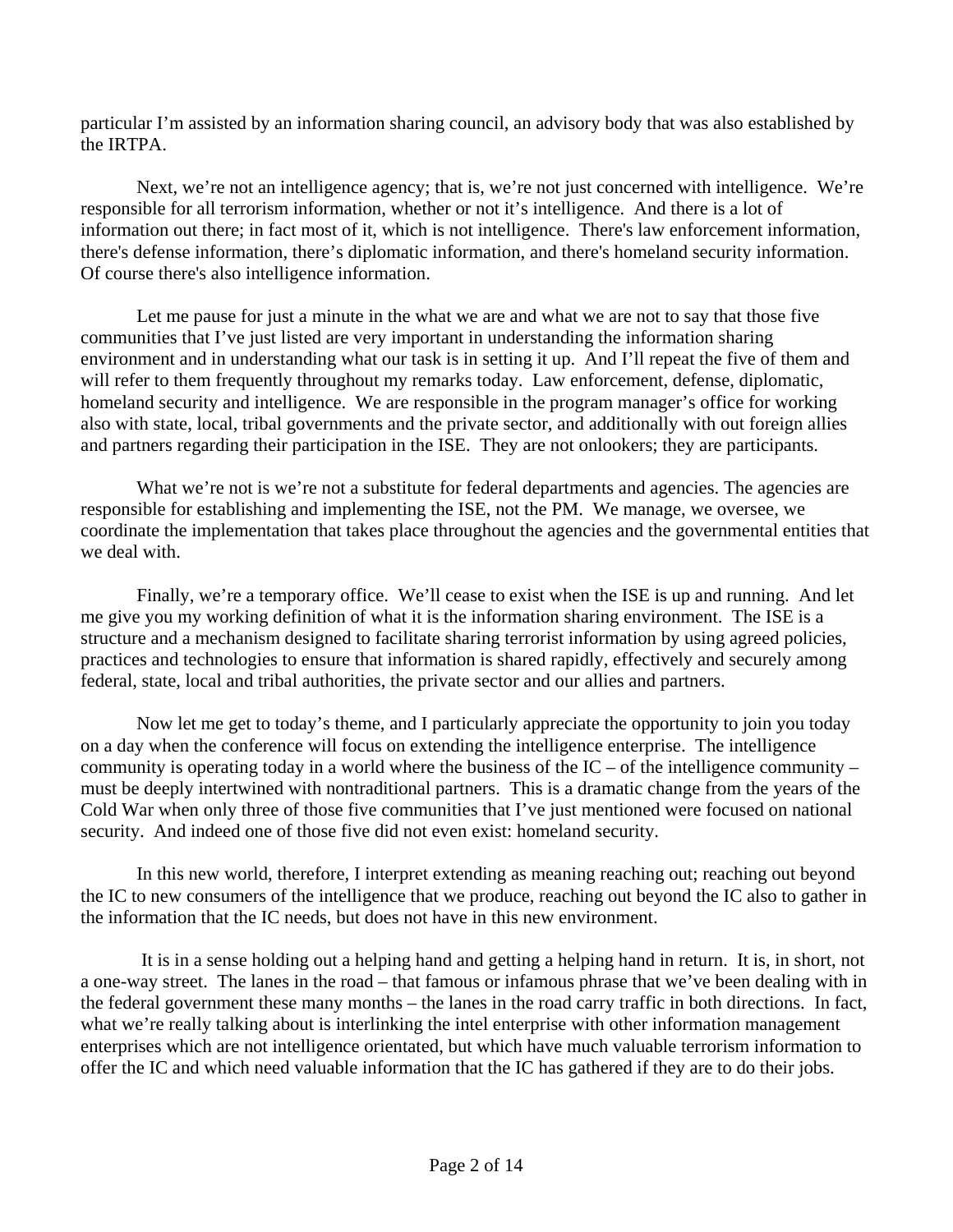Today, around the globe our nation's interests, our infrastructure and our people are at risk of being targeted for attack by extremists who desire to destroy the economy of the country, to cripple our society and to kill as many Americans as they can. Since the mid nineteen nineties we have been facing a new phenomenon that has been characterized quite accurately as catastrophic terror. The protection of our national security is a top priority for our intelligence community, our law enforcement personnel, our diplomats, our military and our newest defenders: the homeland security people.

While these instruments of our national power are mighty, I believe that we will defeat catastrophic terror only when those instruments of power are strategically integrated with those local and state-based strategies used by state, local, tribal authorities to prevent crime, reduce fear and improve the quality of life in our towns and cities across the country. Furthermore, given that we live in a nation where most of the infrastructure that's attractive to terrorists is run by the private sector, we need to include that sector in our strategic integration also.

We live at a time when local police officers walking the beat or a detective investigating a gas station robbery or a cigarette smuggling ring, or narcotics trafficker can uncover a terrorist cell and all three of those have happened already. I'll mention it later. And even when the attack is not prevented these same agencies perform essential roles in response and recovery. Therefore, our state and local and tribal partners are now a critical component of our national security capabilities as first preventers and as first responders.

But we also live in a time when terrorism in London, Madrid, Bali, Moscow, Toronto and elsewhere can result in major changes in the way we live and work in the U.S. Those faraway events change our calculations of the risk and potential dangers inside the U.S. and anybody who came to this conference by air knows that the events of London changed dramatically the way we come here on aircraft today as opposed to just a few short weeks ago.

Because these effects affect the planning and deployment or first preventers and first responders inside the U.S., those local and state organizations need that information available at various levels of control including sensitive but unclassified and classified so they can make the right decisions at their level about what they need to do.

In brief, the enemy is not going to strike through the Fulda Gap; it's going to strike in our cities and our towns, it's going to strike our people and our infrastructure. This means that our ability to use the information that lies outside the U.S. is essential to our security inside the U.S.

Let's recall that every one of the many al Qaeda leaders that have been killed, captured or arrested since 9/11 has been killed, captured and arrested outside the United States. And that's happened because we cooperated with other nations, many of them Muslim nations. These are our partners in this effort and these partners are all nations that feel themselves in danger from al Qaeda. Additionally, of the many thousands of terrorists put out of action since 9/11 – and there indeed have been many thousands around the world – less that 10 percent were put out of action inside the United States. That makes international cooperation, including sharing of terrorism information, a major part of our effort in this new protracted struggle with international terrorists.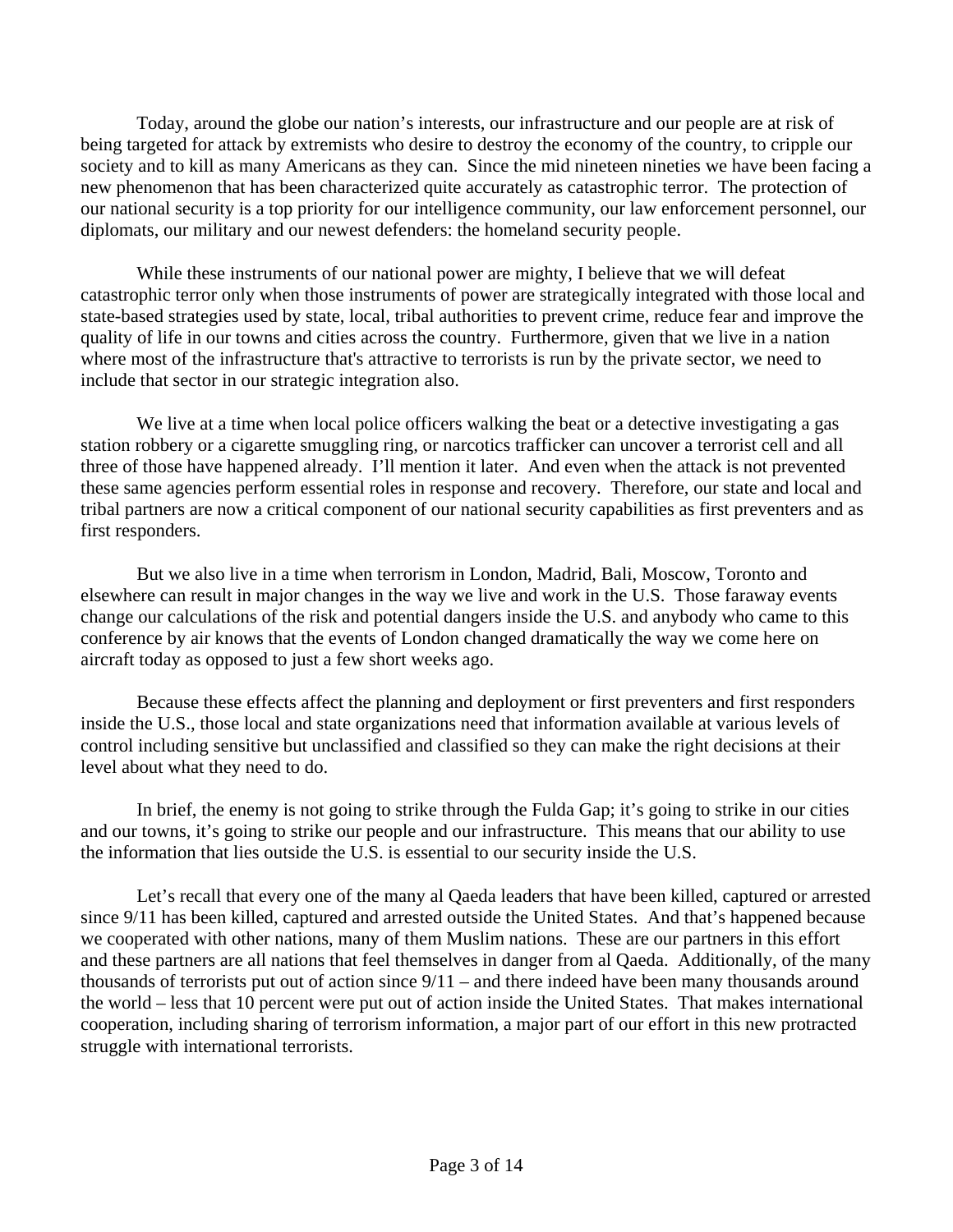Does this not tell us loudly and clearly what we must do to be successful against these fanatical extremists? I think it does. Protecting this nation from terrorist attacks begins far from our borders and continues all the way to the cop on the beat in our cities and towns. This is the new post-Cold War reality we must face. As we did during the Cold War, we need to understand what motivates our adversaries, what they intend to attack, how they intend to attack, what their modus operandi is. Our ability to understand the enemy comes from acquiring information about the enemy and ensuring that this information is used as the driving force behind prevention, response and recovery efforts.

Unlike during the Cold War, this information will oftentimes be gathered and held by those who operate outside the intelligence community. At the same time, information and intelligence held by the information community is needed by these non-IC organizations so they can protect us from attack or be prepared should an attack occur.

The information sharing will be achieved through the information sharing environment: the processes and technologies that facilitate the sharing of information to those who need it, for those who need it and for those who should have it and those that need it but don't have it. This is what I understand by extending the intelligence enterprise. Success will come by extending the intelligence enterprise so that it becomes more interlinked with the information outside the intelligence community with partners at home and abroad.

What does this extension of the intelligence enterprise mean from the perspective of how the IC will operate? Well, essentially the IC will not change the mission, but it will change how we carry out the mission. Clearly, the IC will continue to carry out its traditional missions to collect, process and analyze intelligence and to get that intelligence to the decision-makers. What I'm saying is that the national security decision-makers are different and it's a different mix from the decision-makers of the Cold War period. They are not all in the federal government. In supporting efforts to protect the homeland, the intelligence community must now look at how to better gather and utilize information from a larger set of partners and how to securely share information with a larger set of consumers and end users.

In sum, these non traditional partners and end users fall in to three categories: they're the nonintelligence community of the federal government; secondly, they're the state local and tribal governments and the private sector; and thirdly, foreign law enforcement and homeland security organizations of our partners and allies.

This information sharing as I said is a two-way street. Improved information sharing with such groups will produce better intelligence. This morning and today and tomorrow you'll hear a number of presentations designed to enhance your appreciation and understanding of this central fact of the new world we're facing. Let me talk about where we are now in developing the framework for the information-sharing environment – today's information-sharing environment.

Today, information sharing is extensive within each of those five communities that I mentioned originally. Compared to the pre-9/11 period we're doing much better sharing inside the law enforcement community and inside the federal intelligence community, but we're still deficient in sharing between and among federal communities. The system is even more deficient at sharing out to the state and local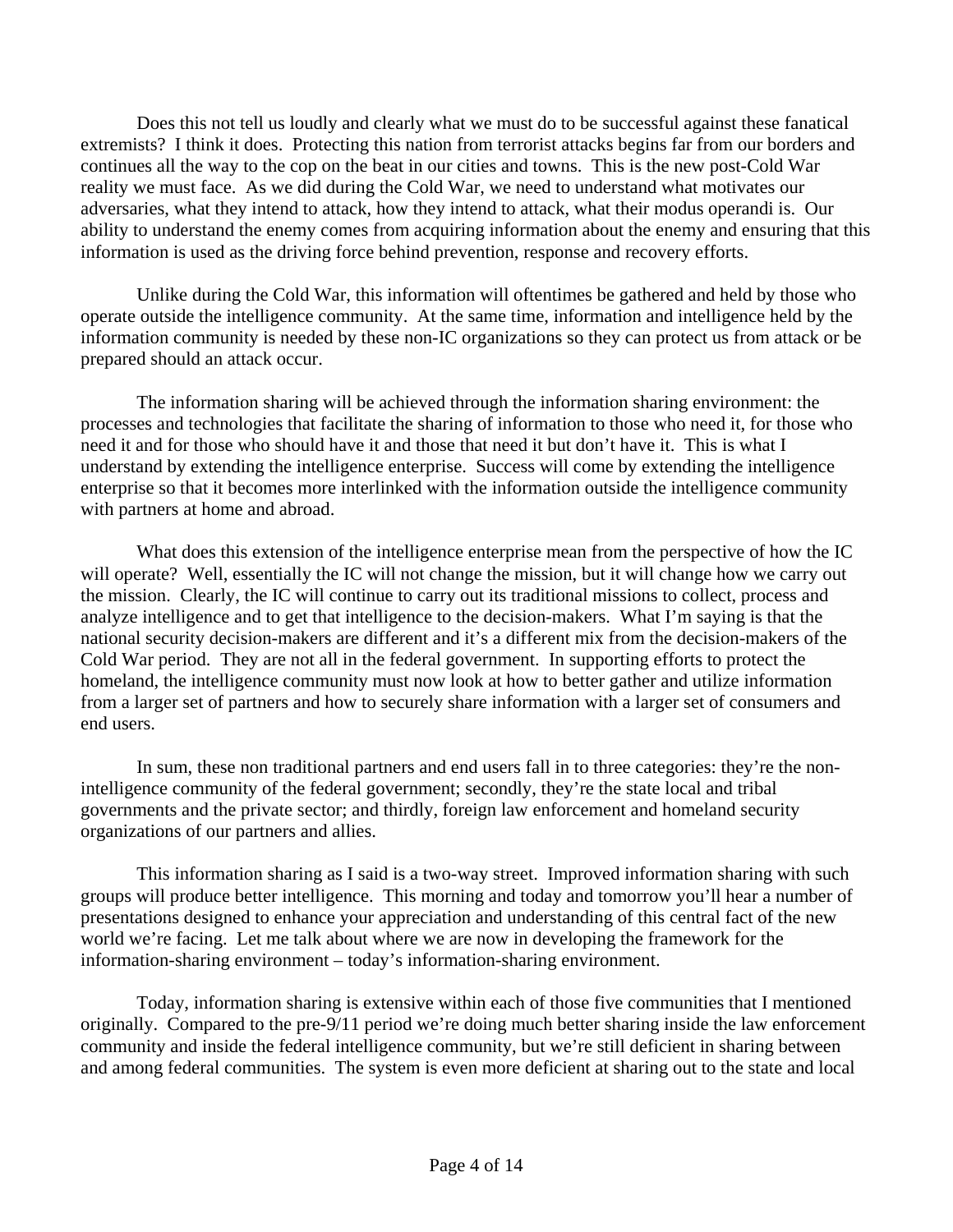levels and between and among states and localities. Additionally, state and local and tribal levels seldom share their terrorist information in an effective manner with either the federal level or with each other.

We've come a long way in information sharing since 9/11, but we – and by "we" I mean all of us in this room – we have a long way to go before that sharing will be satisfactory. It's not easy or fast to construct an information sharing system where none existed before. It means changing policies, business processes and institutions. In short, it means changing cultures. But we'll get there. We've been working in concert with federal state and local officials on a framework that once it is implemented will enhance the sharing of terrorism information at all levels of control. There's now a general acknowledgement of the main principles of such a framework.

Five essential elements of the framework are: first, there needs to be a coordinated federal inter agency group responsible for vetting, packaging and disseminating terrorist information to state local and tribal authorities and to the private sector. Secondly, that this federally coordinated information should be identified as such and should move to the state and local levels clearly distinguished from the missionspecific and agency-specific information that will continue to move as before in agency channels.

Thirdly, a new IC should organize itself in a federal manner. We do things better when we do them federally. And to do that, state and major urban area fusion centers, must assume a much larger and more important role in the information sharing environment through a national integrated network of these fusion centers.

There are about 40-plus fusion centers that have been set up by the states, largely at their own initiative. These fusion centers at the state level can and will have to play a valuable role in processing and disseminating information collected at state and local levels to other states and to the federal government. And they will be particular important in the passage of information down and out from the federal government to state and local authorities.

Finally, fifth, the effort needs to be made at the state and local levels to encourage the collocation of statewide major urban area fusion centers either physically or virtually with the JTTFs, the field intelligence groups, National Guard intelligence units, and other organizations that deal in terrorism information at the state level.

So what are some of our biggest challenges as we stand here today? Where do we need to focus and put our resources to surmount the difficulties that we face? Let me mention just three very high priority areas that in my opinion will impact the ISE of the future in very fundamental ways. I don't have the answer to all these issues, but I am convinced that if we work together to resolve them as partners in a cooperative venture we will indeed be able to solve them.

The first and in many ways the most complex is that there needs to be a major reform of the way we deal with sensitive but unclassified information collectively known as SBU. The federal government must make a huge effort to rationalize the way we handle SBU among ourselves. But in addition, state and local authorities need to work with us and with each other to agree on putting a rational system of control in place for sensitive information as it moves to and from state and federal governments and as it moves from state governments to state governments.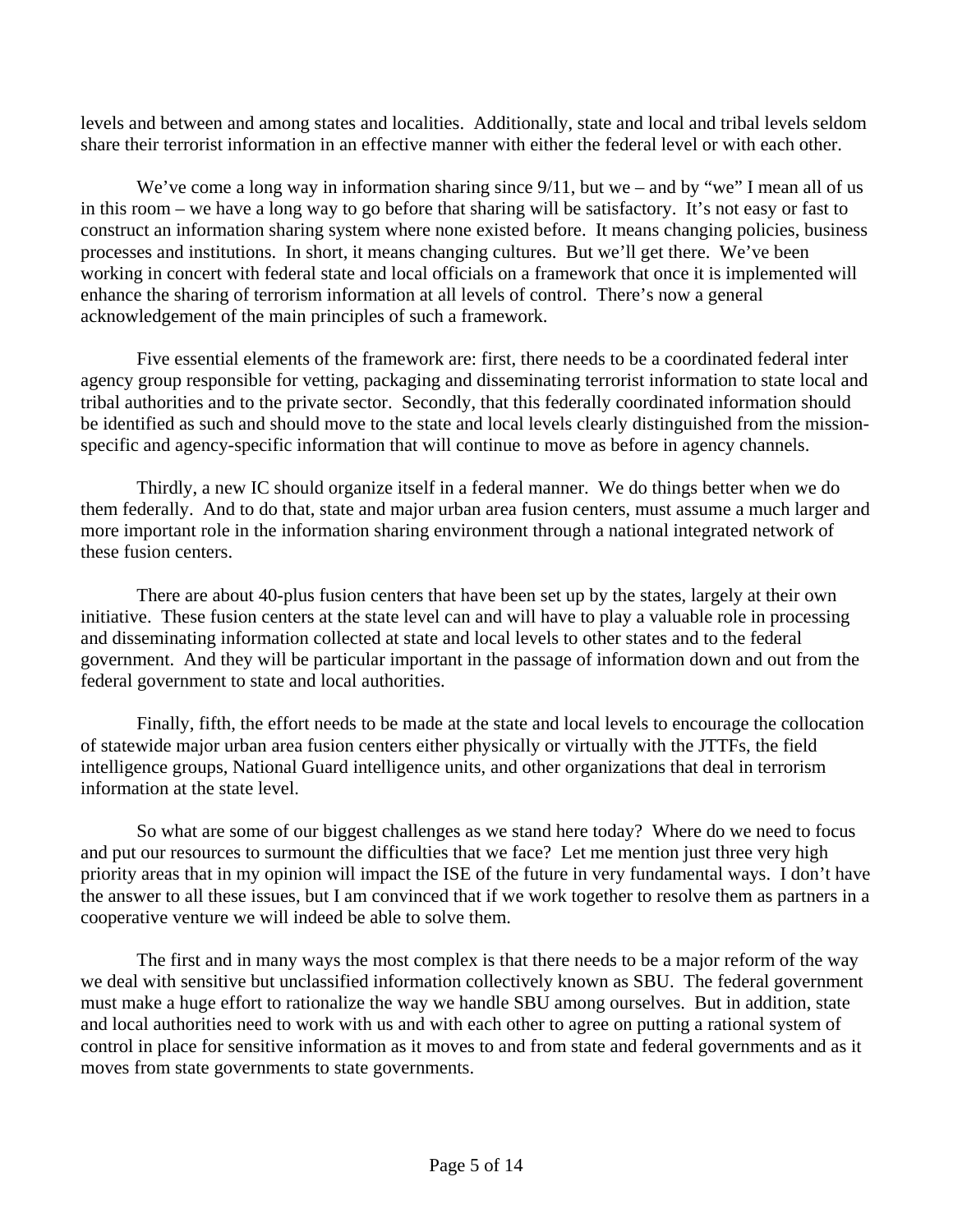The federal system for SBU is a tangled mess – a result of 40 years of lack of attention when a period, essentially the Cold War period, when unclassified information was left to its own resources, classified information was rationally processed and had a control mechanism that functions fairly well and has functioned fairly well for over 40 years.

The states and the localities, but particularly the states, need to start now I think to examine conflicting and incompatible state laws and regulations that limit the sharing of state controlled information among the states and with the federal government. There are many cases where law enforcement officers and homeland security officials are unable to pass information from one state to another because of differing laws at the state level as to what privacy safeguards are needed or how law enforcement information can be handled and can be communicated.

A second area of major importance: in our eagerness to share information we cannot ignore the need to maintain undiminished security of classified and controlled information. Let's not think that this is intended to cut people out who ought to get the information. It's not. I'm convinced – and the experts tell me – that current technology applied to the information-sharing environment will both permit the greater spread of information and provide for a significant increase in the security of that information even as it is shared more widely, but it will require the dedication of resources at all levels of government to accomplish this goal.

Thirdly, all of us in the federal, state and local governments are going to have to be sure that we have in place the safeguards that will protect the privacy and other civil rights of our citizens. This by the way is linked to that SBU problem that I mentioned in the first instance. The future information-sharing environment cannot function if it is at odds with our traditions of privacy and civil rights. Again, these protections vary greatly among the states as well as between state and the federal governments and cooperation is going to be needed to settle that issue.

So let me now look towards the future: the building of the ISE. And I'll address two issues: first, the technology and, lastly, the changing of cultures. In building the technology, the ISE is all about bringing terrorist information sharing to a wide variety of information consumers and producers. The ISE will be developed and it will grow by bringing together and aligning existing information sharing policies, business processes and technologies. The mandate is to build on what now exists. Let's not reinvent the wheel. The charge given to the PMISE is to ensure that this occurs across all five of those communities at multiple levels of security and with multiple governments, the private sector, and our foreign partners.

Two key levers that will combine technology, policy and business processes to shape and influence the ISE are, first, the development of an ISE enterprise architecture and, secondly, the establishment of common terrorism information sharing standards. Once the developed, the ISE enterprise architecture will guide the design if an environment that supports the performance goals and business needs for information sharing by all of the ISE participants. Because we do not intend to reinvent the wheel, as I said, we will map the ISE enterprise architecture to the federal enterprise architecture and the department and agency enterprise architectures. We will also integrate the ISE architecture into the national security enterprise architectures such as the IC enterprise architecture being developed and implemented by, Dale Meyerrose in the DNI CIO's office.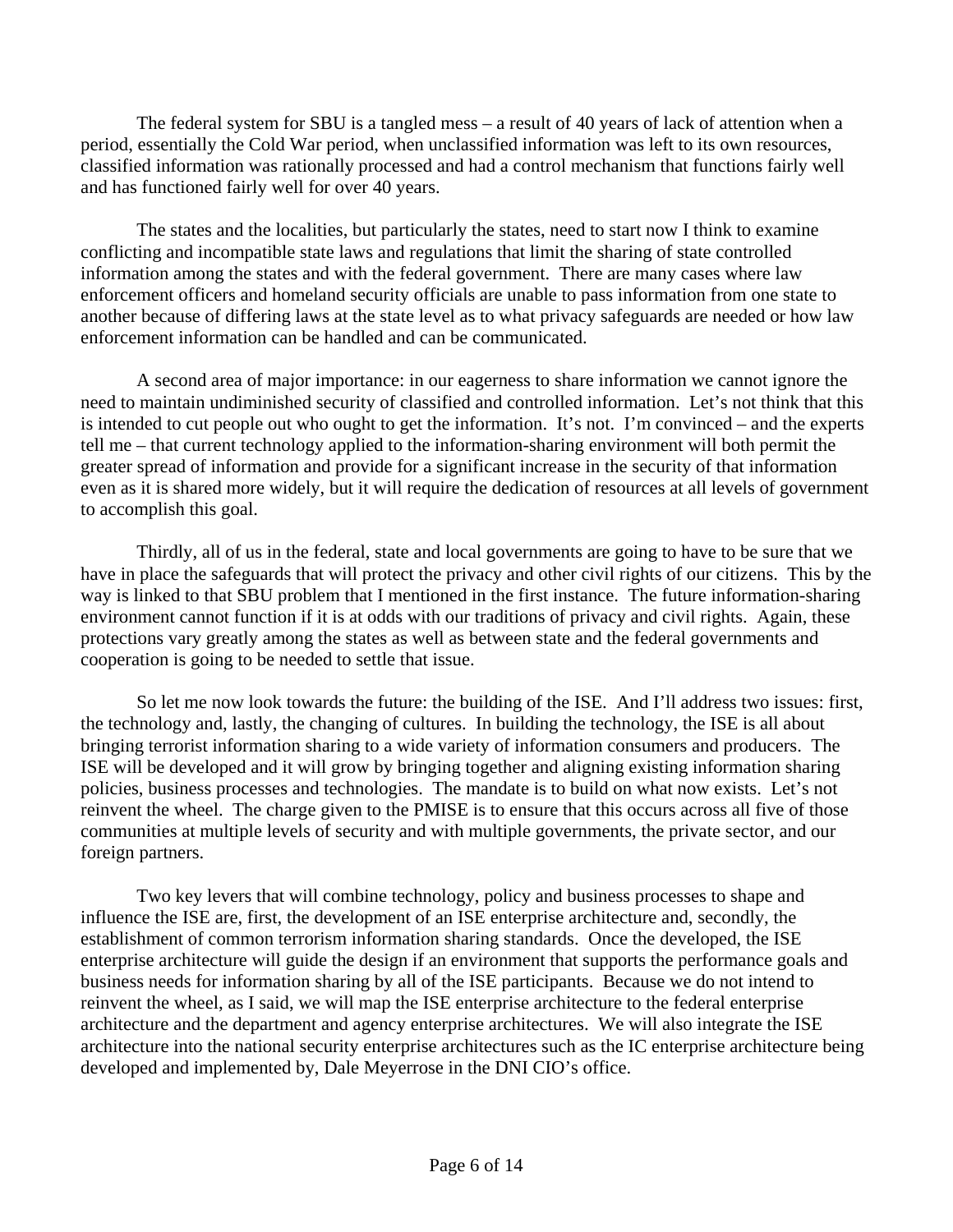We'll also integrate it with the DOD enterprise architecture and the national communications system. We intend to use existing oversight and compliance processes within those structures to monitor department and agency implementation of the ISE architecture. This is how we'll ensure that the ISE is developing in accord with the vision outlines in the Intelligence Reform and Terrorism Prevention Act. The ISE enterprise architecture will also support state local, tribal and the private sector, and foreign partners that are involved in the ISE so that we understand how to connect to the federal government and how the federal government connects to them.

We're also working closely with federal, state, local and private sector partners in developing common terrorism information sharing standards. These provide critical functional and technical bridges between the wide variety of available terrorism information, resources and those responsible for carrying out the counterterrorism missions. First and foremost, these are functional standards that articulate the rules, conditions, guidelines and characteristics for identified ISE business processes, production methods, and products supporting terrorism information sharing. These standards will apply government-wide to all ISE participants and will have an important role in ensuring consistency of ISE business processes and infrastructure development. They will be an important decision-making factor when considering investments supporting the implementation of the ISE architecture.

Finally, a comment about changing the cultures. The threat facing our nation continues to evolve. As international measures succeed in debilitating centralized terrorist organizations, we face growing threats from independent regional and national groups with weak links – especially in operational terms – with a distant leadership. This is the pattern that seems to be evolving inside al Qaeda. Al Qaeda today is becoming more of an ideological movement than a centrally directed, hierarchical organization than it was in the past. The logical outcome of this evolution is the phenomenon that we are now witnessing: homegrown terrorism.

The first indicators of this new homegrown terror are very likely to come from what I referred to earlier as the non-traditional sources. Let us not forget that over the past several years, a federal narcotics investigation resulted in multiple arrests, revealed a Canadian-based organization supplying precursor chemicals to a Mexican methamphetamine producer, in fact, was a Hezbollah support cell. A local police detective investigating a gas station robbery in California uncovered a homegrown jihadist cell planning a series of terrorist attacks, and a state police investigation into cigarette-smuggling uncovered hundreds of thousands of dollars in wire transfers to individuals living in the Kashmir region of Pakistan.

What these examples illustrate is that given the developments of recent years, the changing threat environment, the old way of doing things is inadequate. As I said earlier, the traditional way worked well during the Cold War, but we have a different challenge today and a different enemy today. Therefore, we need a different method of operating. This highlights the most difficult problem we have to face: We need to change the culture of information handling and information sharing. That's hard to do because the old ways, the old culture served us so well for the last 50 years. We have to integrate. We have to default to sharing information, not withholding it. Failure to do so was correctly cited as the biggest defect that led to 9/11. This was the – the citation there is the 9/11 Commission Report.

We need to make information-sharing integrated, interconnected, effective and as automatic as possible in order to ensure our national security. Successful counterterrorism efforts require federal, state, local, tribal authorities and the private sectors to have effective information, sharing that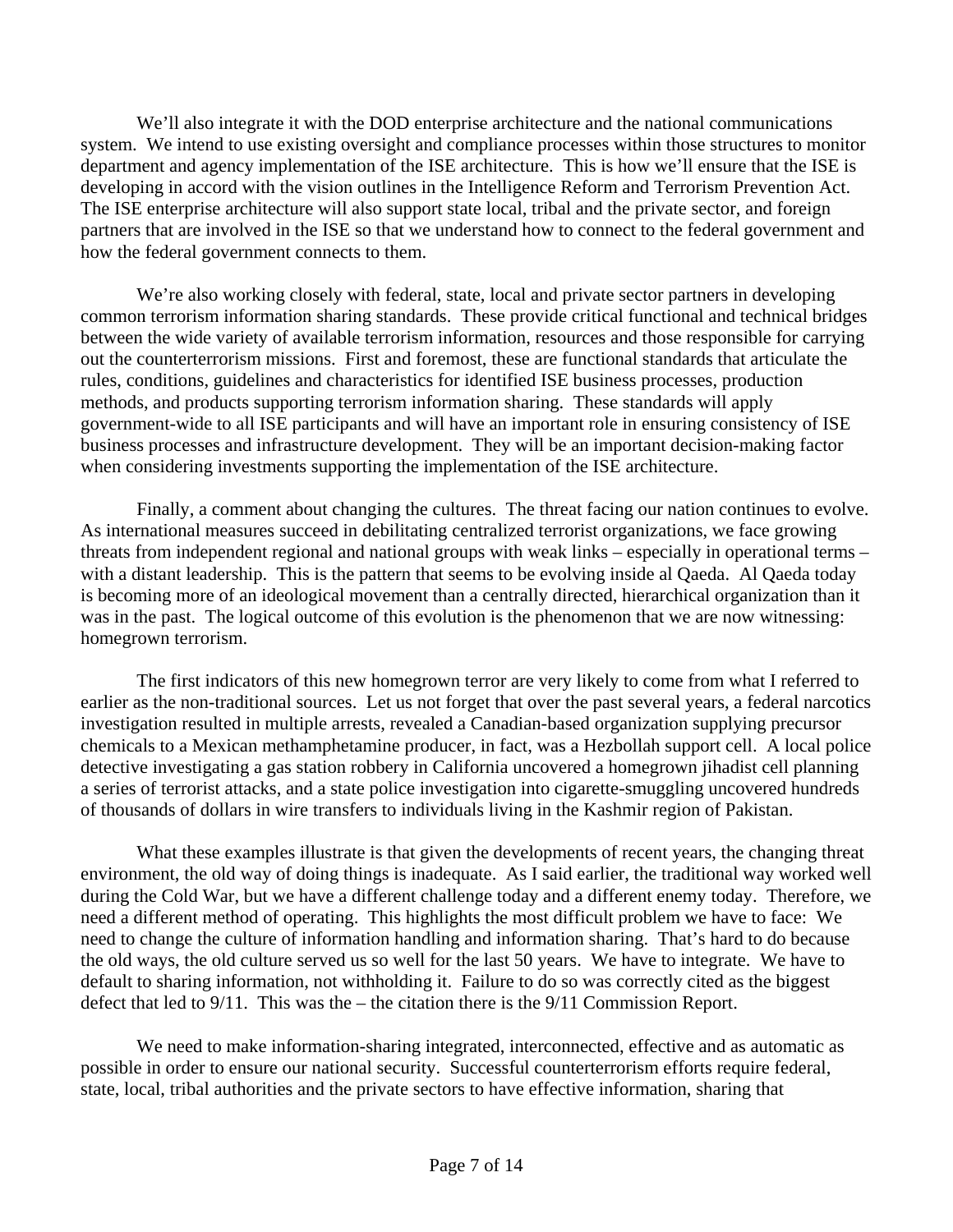information in a collaborative fashion and ensuring the capability that can lead to success in this effort. We need to cooperatively collect, blend, analyze, disseminate and use the information regarding the threats and vulnerabilities regarding prevention, response and consequence management.

Prevention, response and consequence management were not common terms in the last 50 years. They've grown out of the post-9/11 realization that the world has changed. All levels have to devote resources to gathering, processing and sharing the information. That means that first we must understand what each of us brings to the table. We need to clearly articulate what we want, but we also need to know what is reasonable to achieve. I've spent a good portion of my career working with the military, with law enforcement and with the intelligence communities to disrupt violent transnational criminals and terrorists.

I've observed both from Washington and in the field that invariably our efforts to deal with crime, disorder, terrorism and quality of life problems depends upon our ability to effectively gather information and share it with those who need to address the problems we're seeking to resolve. Intelligence is not intelligence until it's used. Until then, it's just interesting data. And the use of the intelligence is ever more important at all levels of government, not just the national level. Regardless of whether we're dealing with international traffickers, transnational terrorists, domestic jihadists or local bank robbers, the goal is the same: prevent a crime or an act of violence from occurring, reduce the fear and improve the quality of life of the nation.

The challenge, therefore, is to transform the current information-sharing culture into one that better facilitates and expedites access to terrorism information and enables the sharing of that information at appropriate levels among state, local, tribal governments and the federal government and – oh, excuse me, private sector and with our foreign allies.

In conclusion, let me say that while I'm gratified that we're on the verge of making significant improvements in the way that terrorism information is shared, yet I'm distressed that it's taken almost five years to reach this point. Our enemies will not rest until they succeed in their attacks. Any, indeed many, may be in our cities today preparing to carry out the next attack even as we meet here to discuss the problem. We should be mindful that time is not on our side. It is time to get to work.

Thanks for allowing me to join you today and I'll be happy to answer any questions if there are any. (Applause.) And I gather the procedure is – since I can't see, please just stand up and someone with a microphone will hand it to you so you can ask the question. Can we dim the lights just a bit? Thank you.

Q: Ambassador?

AMB. MCNAMARA: Yes.

Q: You mentioned that one of your main principles was that the fusion centers would work with the JTTFs and the FIGs. I think this group may not be aware of what the FIGs are – the Field Intelligence Groups in the FBI and the importance of the JTTFs. I wonder if you could comment on that.

AMB. MCNAMARA: I didn't get – I didn't hear the middle of the question.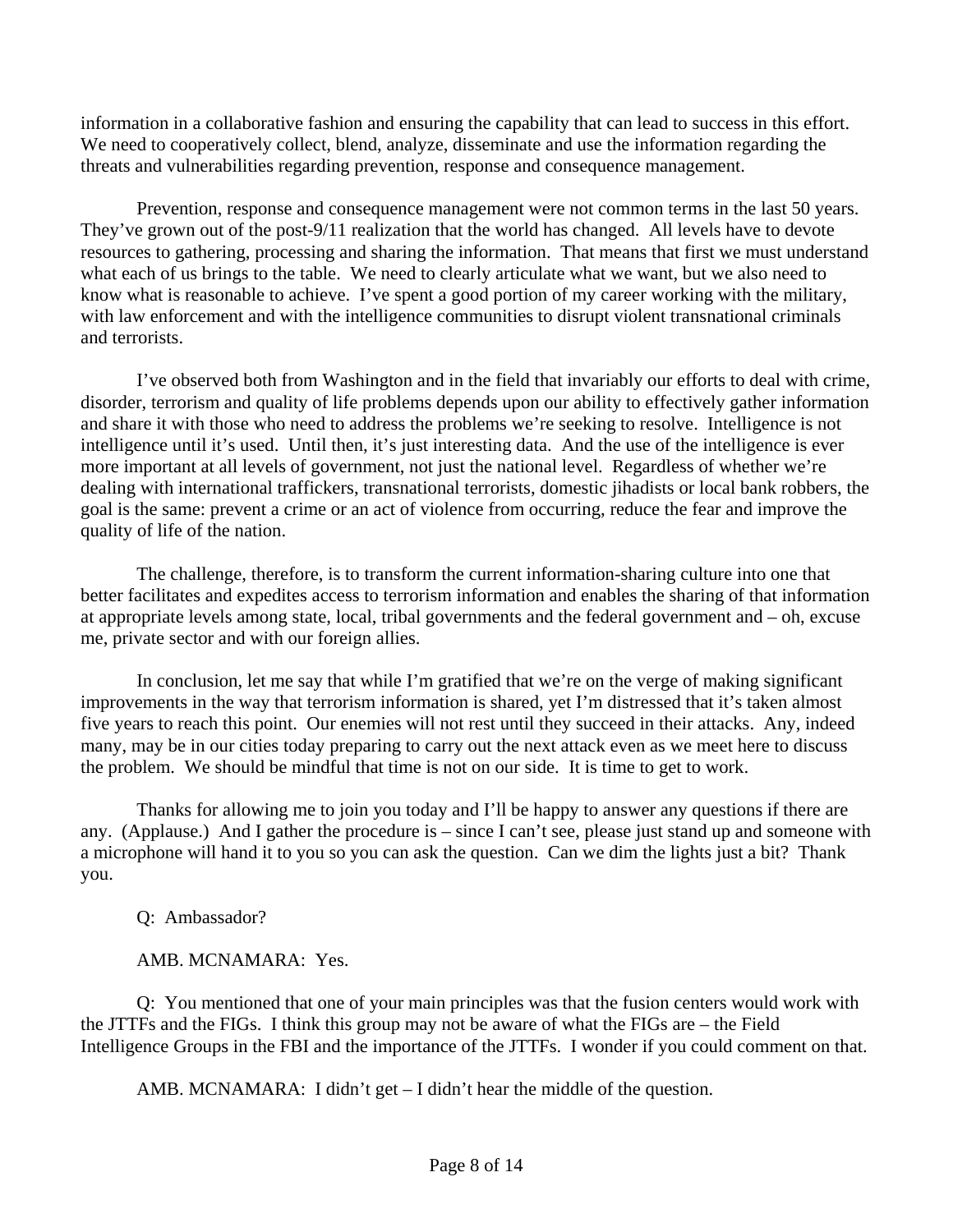Q: Sorry. The –

AMB. MCNAMARA: Comment on?

Q: You comment regarding the Field Intelligence Groups – the FIGs of the FBI – and the JTTFs.

AMB. MCNAMARA: Right.

Q: I wonder if you would comment on the importance of the JTTFs in information sharing.

AMB. MCNAMARA: Oh, yes. Well, the importance of the JTTFs, the FIGs are – they're absolutely essential. When it comes to homegrown terrorism and when it comes to terrorism at the state and local level, law enforcement is really the most important tool that we have at our disposal to stop, as opposed to recover from, potential terrorist attacks, and the JTTF is the best national level integration mechanism that we have among law enforcement.

What I think needs to be done with the JTTFs and the FIGs is that there needs to be a better – and this not only applies to them; it applies to all of our efforts and all of our integrating mechanisms at the state and local level – to disseminate the information more widely to non-law enforcement in the case of law enforcement and from homeland security and other elements at the state and local level to disseminate their information to the law enforcement community.

They each have something to offer, and in many cases what we do is we share the information fairly well up and down the pipeline whether it's law enforcement, Homeland Security, Defense or the intelligence community, but we tend to do, as I said in my remarks, do less well, is to share that information across those channels, across those pipelines, and that I think is what's essential. But I have no doubt that we will not be successful unless we fully utilize the enormous capabilities of the JTTFs and the FIGs, as well as of the newly developed and increasingly important fusion centers that state governors are setting up around the country.

Q: Hello. You mentioned one of the key levers is immediate development of common information-sharing standards. These are going to be functional standards. I was wondering if you've considered how to make those – I guess, how to communicate those standards to the communities through (reference and limitations ?) or how you thought about how to make those real.

AMB. MCNAMARA: Well, we're making them real by, first of all, putting them on paper and getting them adopted by the interagency mechanisms that exist at the federal level and they'll certainly be published for use throughout the intelligence community and the law enforcement, homeland security, defense and diplomatic communities. Those standards are already being drafted, in some cases being promulgated. The mechanisms for doing that already exist, chiefly through the intelligence community, the defense department and Office of Management and Budget – OMB.

## Q: Thank you.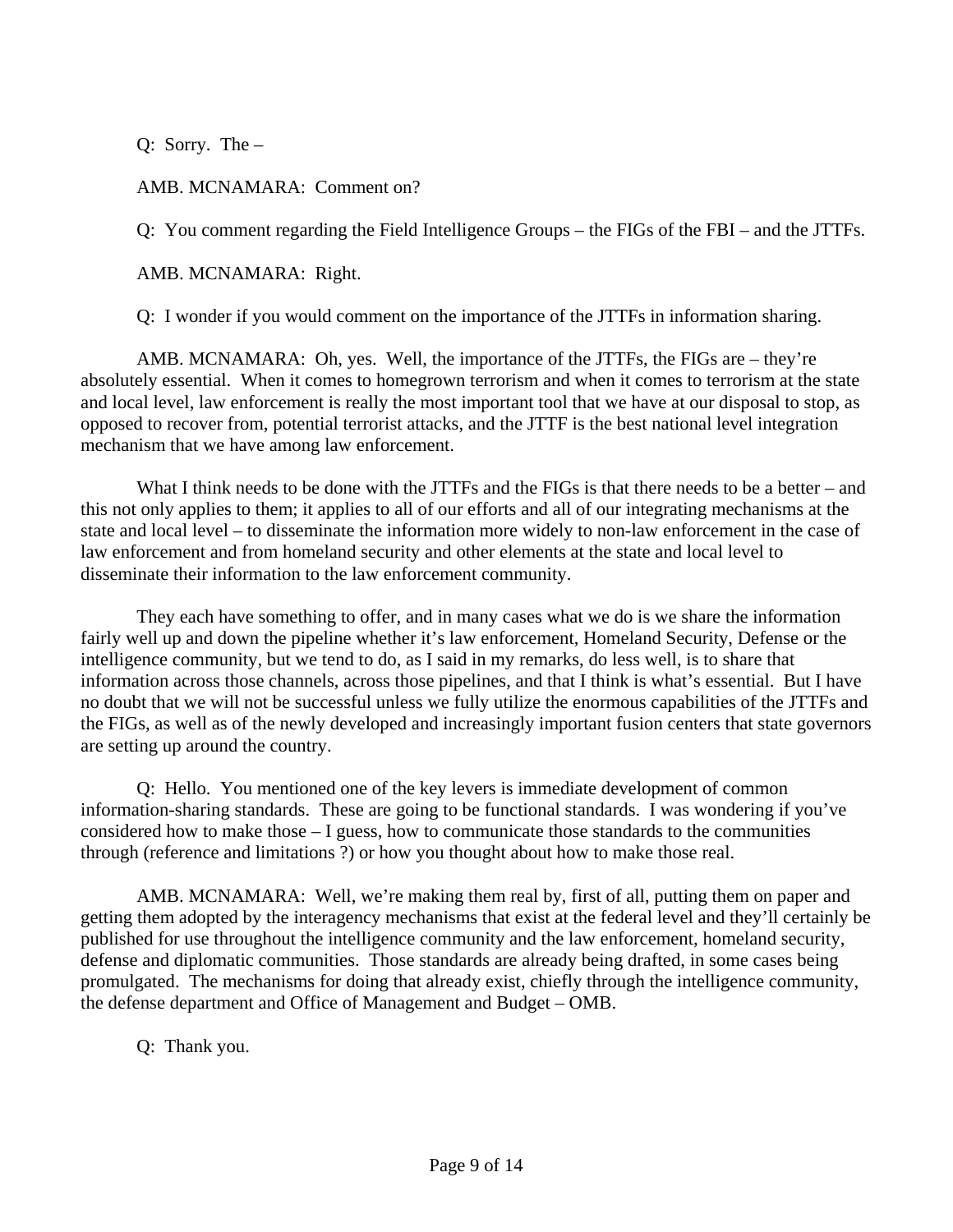Q: Looking at the implementation plan, I think there's some confusion in the community as to what exactly the ISE is going to be. Can you address the issue? Because some people are saying it's just an environment; some are saying it's a whole new network; some are saying it's more access to current networks. Can you address to help explain what the ISE is really meant to be?

AMB. MCNAMARA: Well, if you read the plan, it makes I think clear that the ISE is going to be an – will not substitute for any of the agency architectures that exist. Instead, what it will be an integrative mechanism, an integrative function to bring those architectures together so that they can communicate with each other. So the information in one area – let's say in the law enforcement area – and information in the intelligence area can be communicated across what are currently the barriers between the architectures of the different communities.

I think the ISE is not going to, as I said, reinvent any wheels. We're not going to try and create a whole new set of programs, pipelines, et cetera. We're going to use what now exists and try and bring it together in an integrated fashion. It is a relatively modest proposal actually when one looks at it carefully and I think if you read particularly the middle chapters of our implementation plan, it lays it out quite clearly, but I think possibly because many people think the ISE is some kind of a new monster that we're creating, that it should be all-encompassing or that it threatens to be all-encompassing, that the rather modest integrated mechanisms that we put forward in the implementation plan seemed to be just a partial explanation of what we think the ISE is going to be. Indeed, it's a full explanation. Much of the architecture, much of the information processing that goes on in the various agency and community architectures that exist are going to be utilized in the ISE. We're not going to substitute; we're not going to replace them.

## Yes, over here.

Q: You have quite a mission – incredible. In regard to terrorism as you spoke that it's not just terrorist per se, but it's any elements, gray activities that may not be terrorism. The things that come into my mind is the National Counterterrorism Center as well as DHS have distinct roles. I find it hard to differentiate whether or not something is really terror or not terror and plus there's time elements that are involved in those issues – critical time elements. But I would say, how do you then pass it to the right areas? Obviously, we have to get the staff to the state, the local, the tribal elements, which is the most critical. I attended a Homeland Security conference not too long ago and I was quite impressed by various commanders from Los Angeles, Louisiana, Michigan, and so forth and their presentations and what they have done in their fusion centers.

I'm quite aware of the JTTFs' work in their relationship with the NCTC online. So there's a bunch of different things going on but I think the issue is how do you stay focused? How do you get to the right people at the right time?

AMB. MCNAMARA: Well, it's not a question that I can answer fully right now because we are, in fact, constructing those mechanisms, those organizations, but we've already begun. I think it's very clear that the National Counterterrorism Center, which was set up under the IRTPA, the same act that created the DNI and the program manager.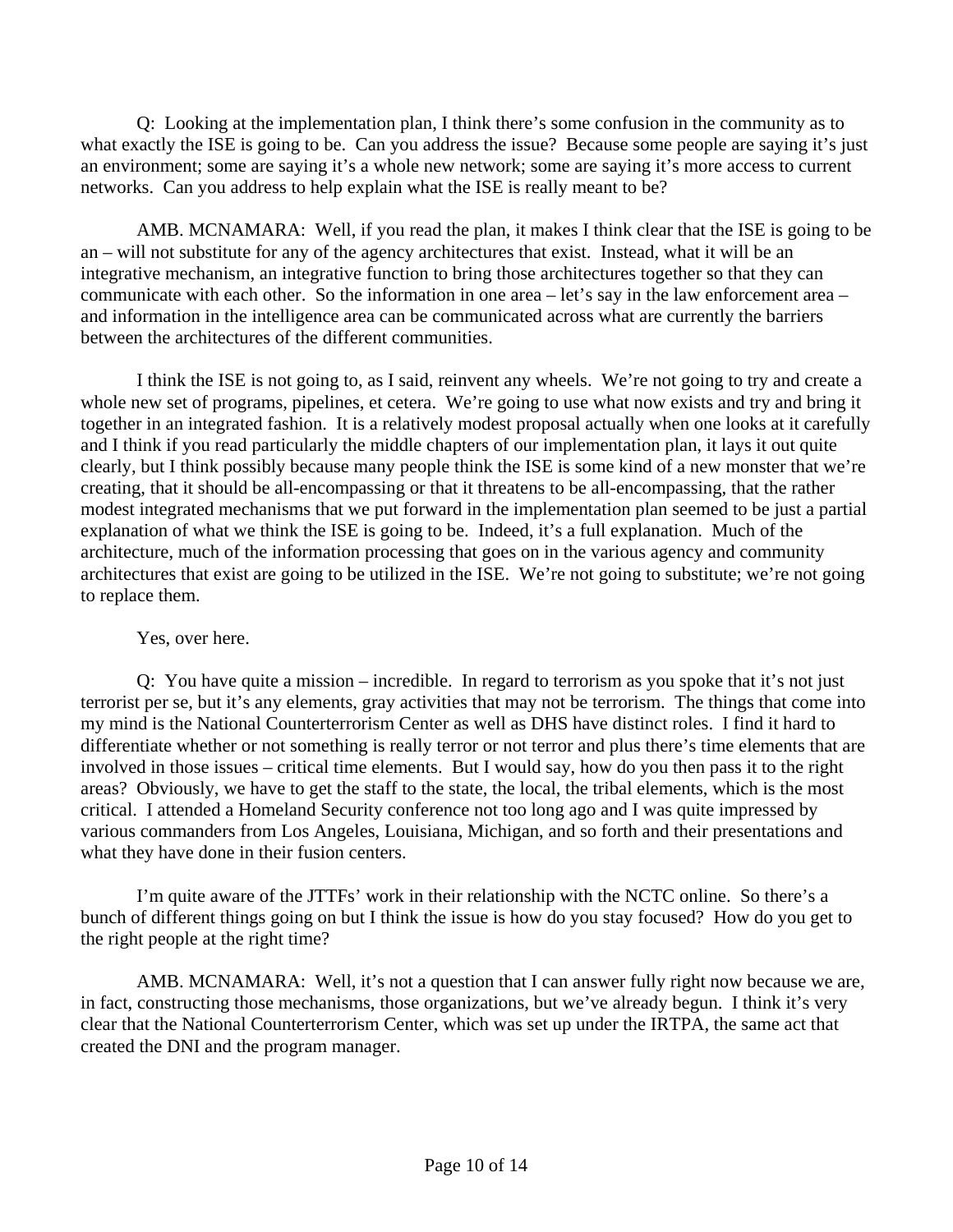The National Counterterrorism Center is, according to the law, the main repository, collector, analyzer and producer of terrorism information – terrorism intelligence. That, however – that law, however, requires that the NCTC distribute that product through existing agency channels, most frequently Department of Justice and Homeland Security, and indeed that's what it's doing. But what we need to do and what I'd mentioned here in my remarks to create an interagency mechanism that ensures that when that information arrives at the state and local levels, that they understand that that is a coordinated product of the federal government, and that's what the new framework is designed to do, is to produce a federal government product that is useful for the state and local authorities, tribal authorities and also for the private sector.

Right now the complaints that I hear from the state and local authorities are not that they are not getting, if you will, a sufficient flow of information. In many ways, they are complaining that they're trying to – they're being asked to drink from a fire hose – to use that old military expression, that there are so many channels of so much information – each of it slightly different from the other channels carrying other information – that they find difficult to understand what is it that the federal government thinks about a particular issue or a problem or a crisis – a incident.

And that what we need to do at the federal level – and I fully with them in this regard – is to provide a combined coordinated federal channel, not a new one, but one that will use the existing pipelines so that what arrives at the state and local levels is one that says this is what the federal government considers the situation to be.

It won't substitute for, for example, the information going out on the JTTF channels or the information going out on National Guard channels. Those, however, are specific to that agency and to that mission – one case law enforcement and in other case, defense. There're also messages and information that's being passed to state and local governments by the Department of Homeland Security having to do with, for example, infrastructure protection. Infrastructure protection is not something that the JTTF spent a lot of time sending out information on. Their information is focused on law enforcement investigation law enforcement issues to law enforcement authorities, not to the infrastructure – infrastructure protection authorities at the state and local level.

What we need to do is to have those agency-specific and mission-specific channels of information continue to flow. Let's take an example. At the state level, if there is information having to do with, for example, a possible threat to nuclear facilities, clearly the law enforcement people at the state and the local levels in various areas that they operate are going to need to know what it is that the threat is to those nuclear facilities in their state. They're also going to want to have much more specific information about infrastructure protection of those facilities and to try and understand what they ought to do to ramp up that protection. That is most likely going to be coming down in homeland security channels.

They may also want to examine what possible facilities or what possible capabilities the National Guard could bring to bear if indeed nuclear facilities are under particular threat at a particular moment. To do that, they're likely to get that mission-specific information from National Guard channels.

And to bring this together at the state level, one hopes these fusion centers will be able to give the governors, the homeland security advisers, the adjutant general of the National Guard, the state police authorities, the kind of integrated information that they need in order to take action at the state level.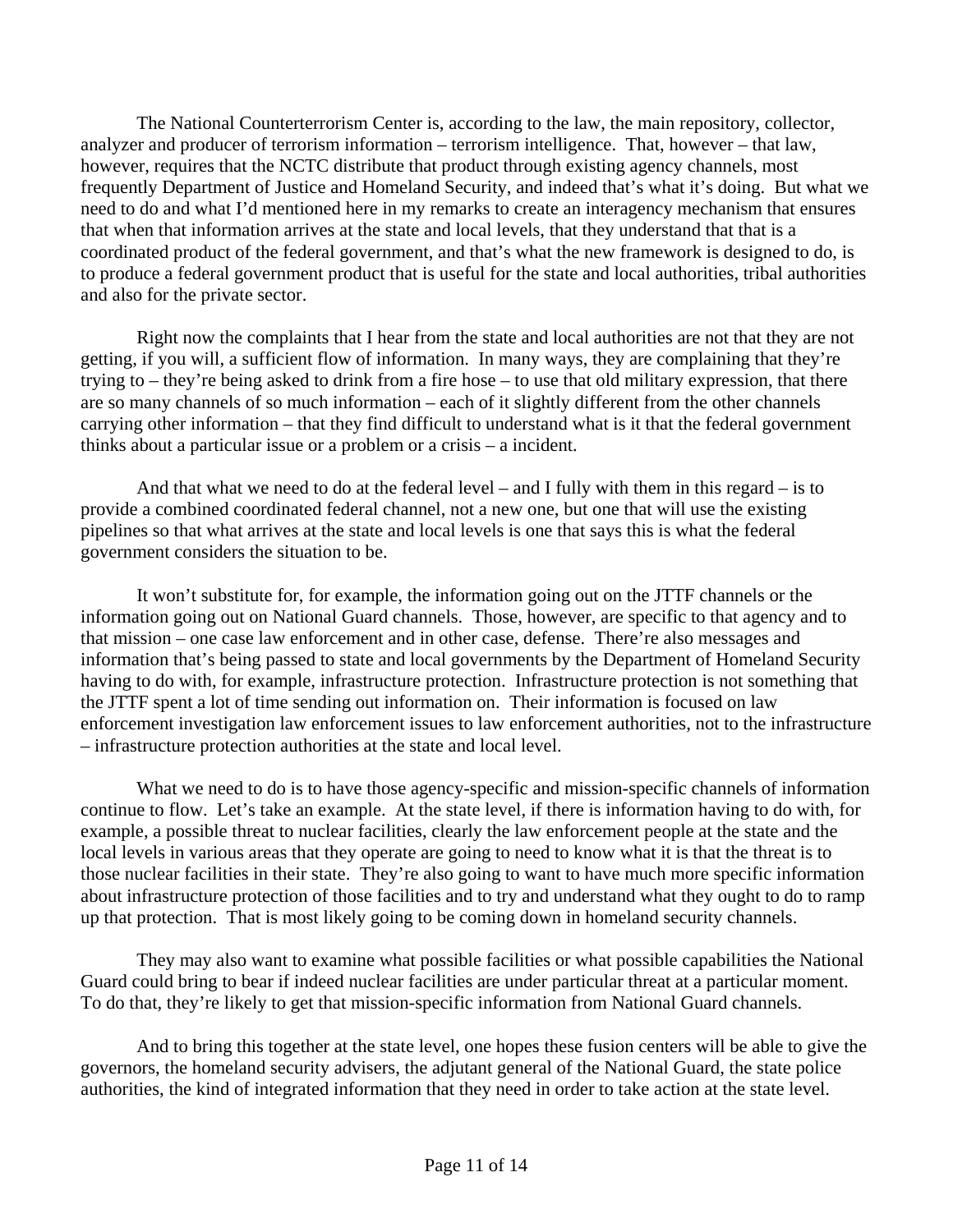Right now, we don't have a mechanism that provides that and that's indeed what the frameworks that we're now working on are designed to produce: bringing it together. Information that is not userfriendly is probably not going to be used.

I've been told by a number of police chiefs of major cities that they get so much – so many messages on their inbox that at the end of the day, they can't possibly read them, they just zap them all. They try and pick out as best they can, based on the title line, which of those many, many messages coming in from the federal government they need to look at. Sometimes they guess right; sometimes they guess wrong. I think what we need among – in the major cities and the major urban areas and at the state level for the use for the governor and other state officials is some kind of a filter, namely, these fusion centers that can decide, yes, the governor ought to read this; he doesn't need to read this; chief of police of the state ought to be sure and read this and, obviously, that kind of a mechanism is precisely what we do at the federal level.

Nobody sends to the secretary of homeland security every bit of information that comes into the Homeland Security Department. Somebody has to sort through this stuff. Somebody has to make it useful to the user and the user in many of these cases are at the state and local level are hard-pressed officials who have many other jobs to do besides counterterrorism. They are providing security. They are providing all sorts of services to the local communities at the state and local levels that take up time and they need to have a mechanism that will enable them to get the information that they need, not the information that's so useful at the national level, but information that has been packaged and that's been sent to them for their use and that is precisely what the new framework is designed to provide.

Q: Thank you very much. I appreciate it.

## AMB. MCNAMARA: Over here?

Q: Sir, my question revolves around SBU and you mentioned about needing to try to standardize that, which I think I concur with, but my question has to do with the policy side of that and the Executive Order 12333 to which – and I might be – (unintelligible) – from a future panel on U.S. persons, but there seems to be a disparity in the interpretation of 12333 as it pertains to U.S. persons and from my area of expertise of open source that U.S. persons' information collected via open sources and how SBU will handle that. So in other words, given that you may standardize SBU, there's this misinterpretation or different interpretations of 12333 and as it pertains to being able to share that information. Could you speak on that, please?

AMB. MCNAMARA: Well, what you're mentioning there is a particular subset of issues – very important subset of issues that are part of rationalizing the SBU environment. Right now, we have literally hundreds of different ways in which agencies deal with SBU information. As I alluded to in my remarks, over the course of the last 50 years, we'd created what we now generically call SBU, but there is no rational governing set of principles, no set of regulations; indeed, no single set of legislative mandates that are a single set of legislative mandates that control how SBU information is generated and/or protected.

One of the discrepancies in the SBU environment is the use of the term, U.S. person. That's something that's very important for the intelligence community. U.S. person and U.S. persons is a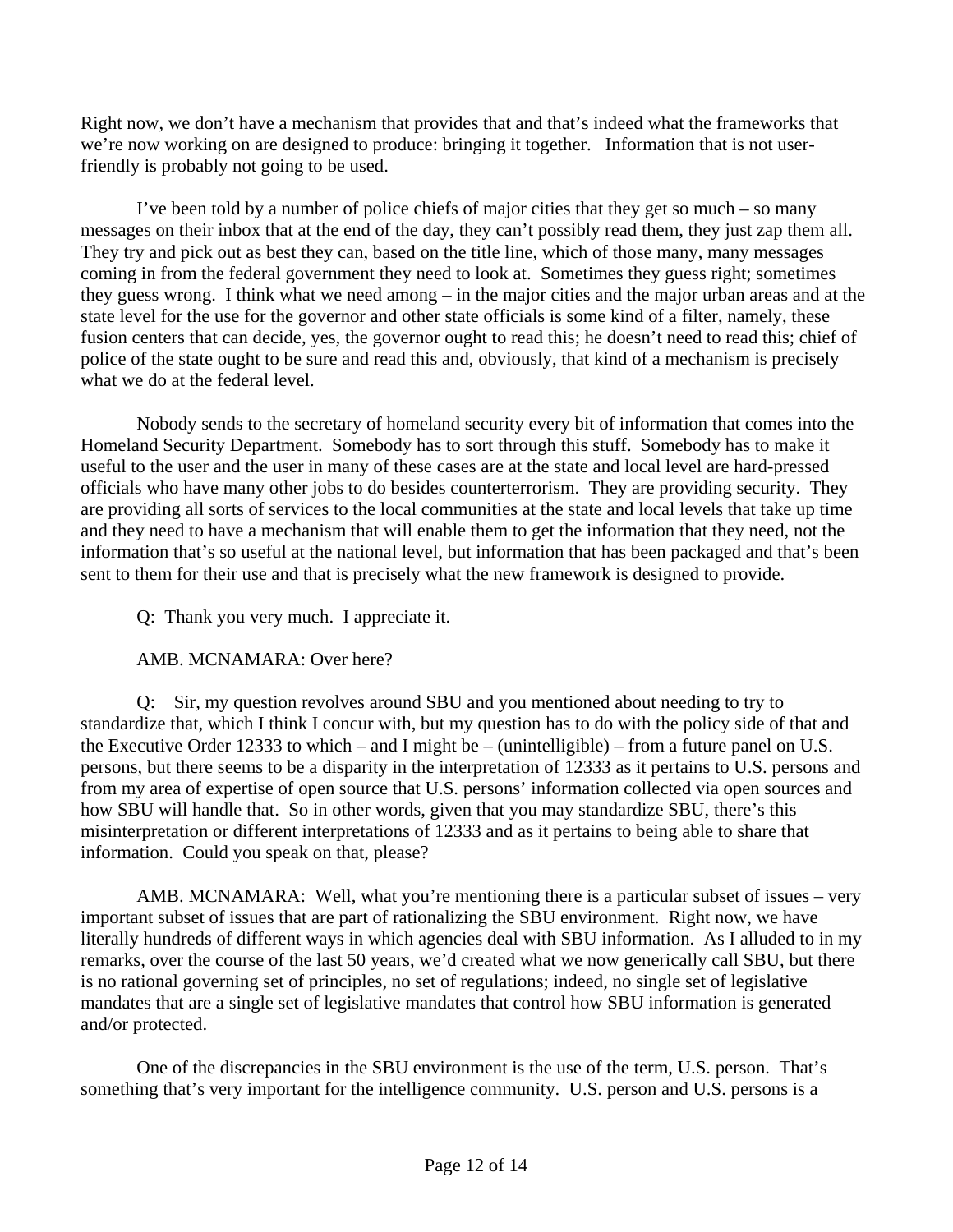category or a term which in many ways defines what can and cannot be processed and used and how it can be processed and used by the intelligence community. U.S. person and U.S. persons is a much less important term when it's used by, say, law enforcement or diplomatic communities. It's less important, but also used differently in some respects and we need to standardize and rationalize the way in which we deal U.S. persons, but that's not the only problem we need to deal with in SBU.

We have problems in simple markings. "For official use only" sounds like a very easy marking, one that is used throughout the federal government, but when we examined it, we found out that it was used in about – I don't know – maybe a dozen, two dozen different ways to control the access to the information. Almost all agencies have access control mechanisms that are peculiar and particular to that agency even though it says "For official use only."

Once that problem is solved, there's another problem and that is, how do you store and transmit that information that's labeled "For official use only"? We found out that each agency stores it and transmits it in its – according to its own regulation, its own agency regulations and agency procedures and they are not all the same. There are literally dozens of different ways in which "For official use only" is first of all marked, secondly, access to its control, and thirdly, the way it's transmitted and stored, and that's also true of "U.S. persons." There are all – there are just innumerable ways in which the mechanisms of the SBU environment are chaotic. We can't have SBU effectively utilized in the information-sharing environment until we rationalize what is now a chaotic system.

We have a fairly rational system for classified information. We have confidential secret, top secret, and code word. And when we deal with those, we have a set of nationally; that is to say, government-wide rules and regulations, indeed, legislation and those rules and regulations define how classified information is to be – is to be marked, how – who has access to it, how is it going to be transmitted and how is it to be stored. We don't have any of those four items when it comes to SBU. Instead, we have over a hundred different markings and we have within each of those markings dozens of ways in which agencies handle, store and allow access, and that's simply – and one of those is the question of "U.S. persons."

So I think we're going to have to sit down and, as I've said when I made my remarks, I don't have the answers to all of those questions, but I do know that there are answers out there. If there weren't, we wouldn't have a rational system with respect to classified information.

Finally on this point, much of the SBU information that we deal with  $-I$  don't know exactly, I wouldn't put percentage numbers against it – but a good deal of it should be simply unclassified, but it's put down as SBU. That is to say some control mechanism is put in place in many cases at very relatively low levels and for reasons that are not very specific and indeed subsequently when people are asked why has this control marking being put on this document, nobody can some up with a good reason, and that means that we're not marking at a high enough level so that there can be standardization.

So all of these issues, we're just now looking into them. We've done the basic research that has defined the problem and we now have to sit down and fix the problem. I'm not sure if that has answered your specific question, but that's the problem – those are the series of problems that we face in the SBU environment. Maybe one more so I don't run over or – nope. No time for one more.